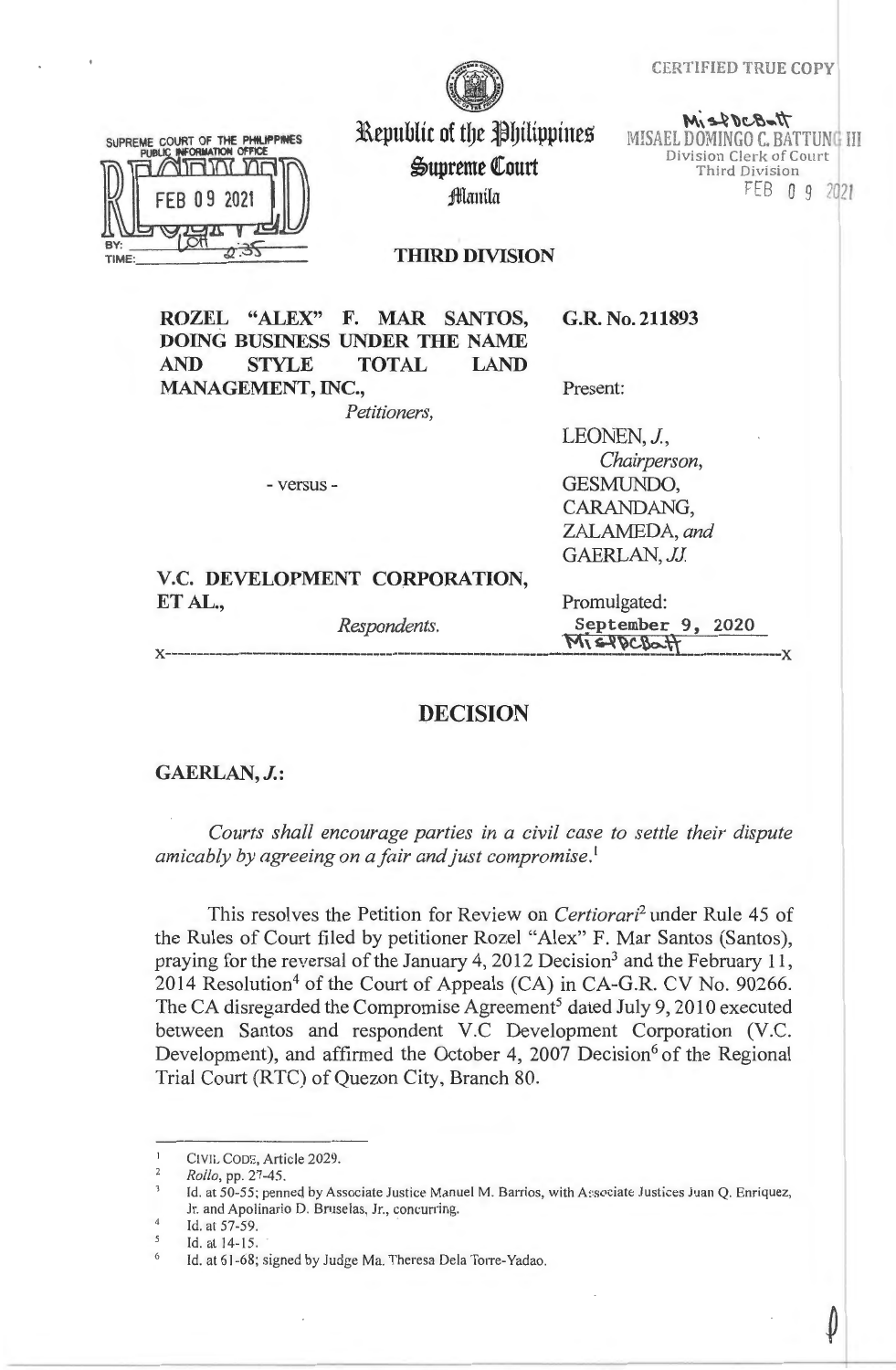# **The Antecedents**

**. . . . . Decision** 2 G.R. No. 211893 SUPREME COURT OF THE PHAIPPMES<br>ENDIC RECRAINDRATOR  $\mathcal{D}\Omega$ rri $\mathcal{D}\Omega$ j1 i ! i ' , *'•i* Z.L.;i ·, , *I* iii  $\mathbb{U}$ ,  $\mathbb{U}$ *\:~~,* )nl:.:c,-,~lt i rL\ \.;:"\_~ .. \, *"¾;yj \.."-:. ....* ilJ i,,.\

Sometime in 1990, Santos and V.C. Development entered into ans agreement for the sale of the latter's lots in Violago Homes Batasan, Quezon City. They agreed that Santos will sell the lots under various housing packages, build homes, and aid the buyers in securing a mortgage with the United Savings Bank (United Savings).<sup>7</sup>

Santos solicited prospective buyers Anacleto Quibuyen (Quibuyen) and Ana Maria Male (Male), among others. He likewise assisted them in obtaining housing loans from United Savings. As a condition for releasing the loan proceeds, United Savings required the submission of the owner's duplicate copy of the titles and the construction of houses over the lots.<sup>8</sup>

Believing that the transactions will proceed smoothly, Santos began the construction of 10 houses in Violago Homes. <sup>9</sup>

Unfortunately, V.C. Development failed to promptly submit the titles to United Savings, in view of its previous mortgage with the Armed Forces of the Philippines Retirement and Separation Benefits System (AFP-RSBS). It was only on January 15, 1991 that it finally released TCT No. 309980 and TCT No. 309985, which were the titles for the properties purchased by Quibuyen and Male, respectively. Said titles were delivered to Santos who, in turn, was tasked to deliver them to United Savings.<sup>10</sup> Moreover, V.C. Development failed to complete the construction of the subdivision amenities. Due to the delay, United Savings refused to release the loan proceeds.<sup>11</sup>

In view of the ensuing chaos, the buyers withdrew their reservation fees and down payments, and filed various complaints against V.C. Development before the HLURB. <sup>12</sup>

In tum, V.C. Development demanded the return of the owner's duplicate copies of TCT No. 309980 and TCT No. 309985.<sup>13</sup> However, Santos refused to return them and held them as a security for the repayment of the construction expenses he advanced. <sup>14</sup>

- Id. at 51.
- Id.<br>Id. at 31.
- 
- 10 Id. at 100.<br>
11 Id. at 101.<br>
12 Id. at 32.
- 
- <sup>12</sup> Id. at 32.<br><sup>13</sup> Id. at 51.
- 14 Id. at 32.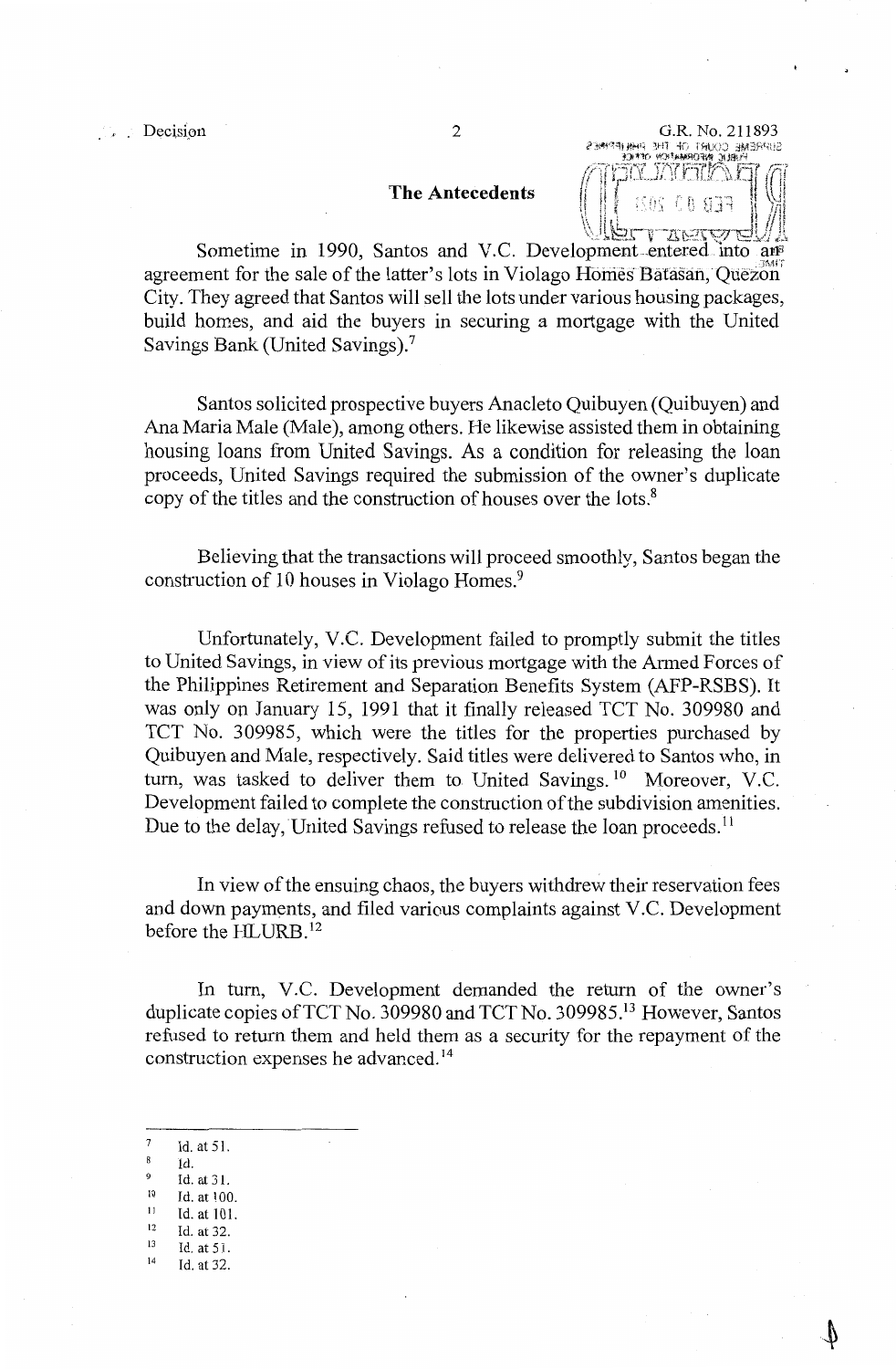This prompted V.C. Development to file a complaint for specific performance with damages against Santos. <sup>15</sup>

### **Ruling of the RTC**

On October 4, 2007, the RTC rendered a Decision<sup>16</sup> in favor of V.C. Development and ordered Santos to return TCT No. 309980 and TCT No. 309985. The RTC opined that an implied trust was created between Santos and V.C. Development. The latter gave the titles to the former for the sole purpose of assisting the buyers in obtaining loans from United Savings. Considering that the transaction did not push through, Santos must return the titles to V.C. Development.

The RTC further articulated that Santos may not hold on to the titles as a security for the payment of his construction expenses. The construction agreement was forged between him and the purchasers. V.C. Development was not a party thereto.

The dispositive portion of the RTC ruling reads:

WHEREFORE, premises considered, judgment is hereby rendered ordering [Santos] to return or give back to [V.C. Development] the owner's duplicates of TCT Nos. 309980 and 309985.

With costs against the defendants.

SO ORDERED. 17

Dissatisfied with the ruling, Santos filed a Notice of Appeal.<sup>18</sup>

After the parties submitted their respective pleadings<sup>19</sup> before the CA, the case was referred to the Philippine Mediation Center (PMC).

On July 9, 2010, a mediation conference was held between Santos and V.C. Development, as represented by its Assistant Vice President Beatriz Q. Sayson (AVP Sayson). During the meeting, the parties agreed to settle the case amicably and thus, executed the following Compromise Agreement:<sup>20</sup>

 $17$  Id. at 68.

19 ld.at71-108.

<sup>15</sup>  Id. at 52.

<sup>16</sup>  Id. at 61-68.

Id. at 69-70.

<sup>20</sup>  Id. at 112-113 .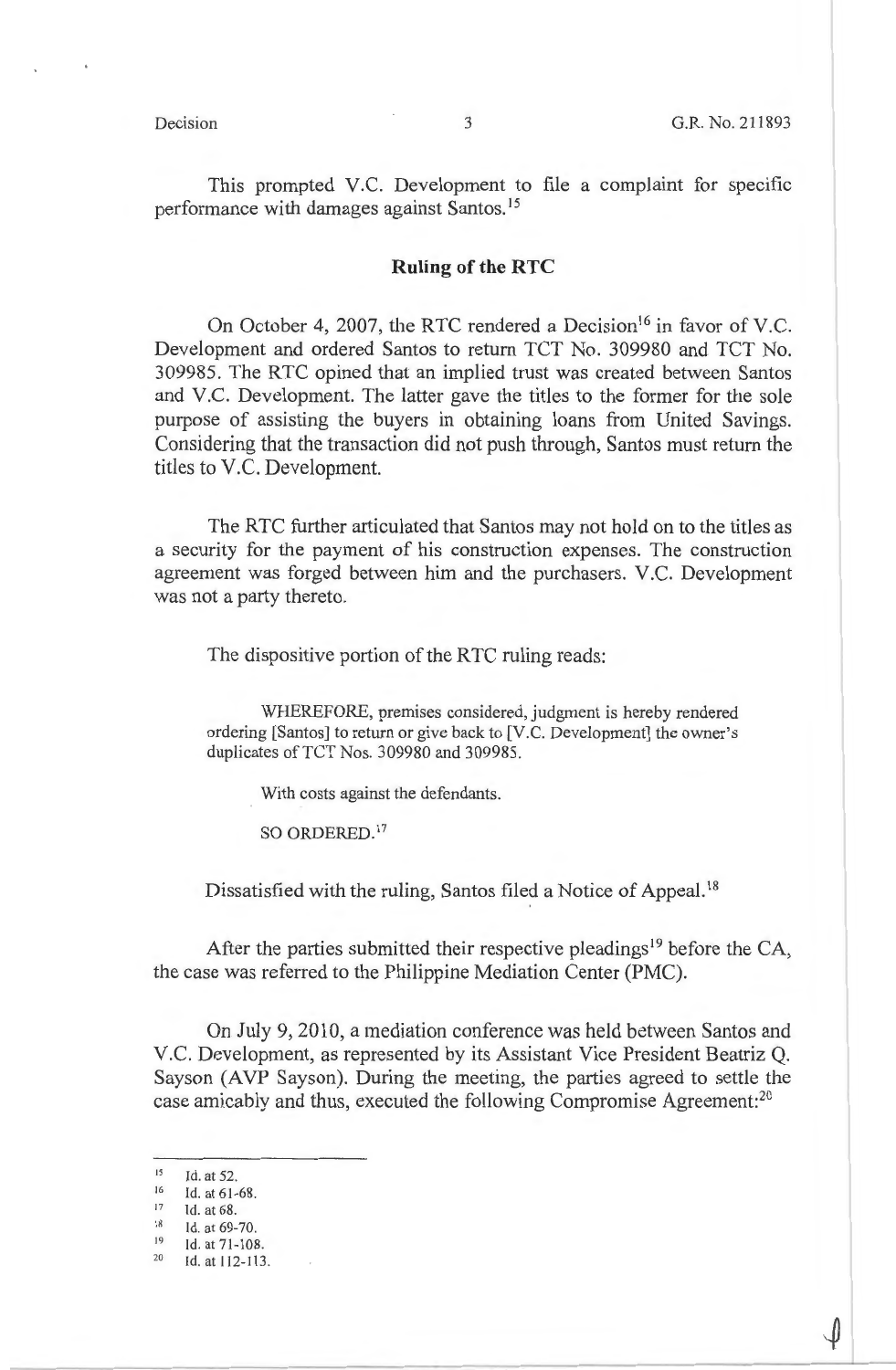V

1) That [V.C. Development] is refunding the amount of Pll,000.00 to lot buyer Ana Maria R. Male and P7,000.00 to lot buyer Anacleto Quibuyen, through Mr. Rozel "Alex" F. Mar Santos, receipt of which is acknowledged by the latter;

2) That within a period of thirty (30) days from today, [V.C. Development] will execute an instrument assigning all its rights and interests in the property covered by TCT.No. 309985 of the land records of Quezon City in the name of [V.C. Development] to [Santos];

3) That [Santos] is returning to [V.C. Development] the owner's duplicate of TCT No. 309980 of the land records of Quezon City in the name of [V.C. Development], receipt of which is acknowledged by the latter.<sup>21</sup>

In compliance with the terms of the Compromise Agreement, V.C. Development handed two checks to Santos, amounting to Pll,000.00 and P7,000.00, representing the reimbursement of the payments made by Male and Quibuyen, respectively. 22 For his part, Santos returned the owner's duplicate copy of TCT No.  $309980.^{23}$ 

In view of the settlement of the case, the PMC, through assigned Appellate Court Mediator Retired Justice Oswaldo D. Agcaoli submitted the Compromise Agreement for the final approval of the CA's Second Division.<sup>24</sup>

Meanwhile, on August 2, 2010, V.C. Development's President Oscar I. Violago (Violago) and Santos executed a Deed of Absolute Sale<sup>25</sup> whereby the former transferred to the latter the property covered by TCT No. 309985, as payment for the construction expenses.

However, on September 3, 2010, the CA issued a Resolution<sup>26</sup> noting that AVP Sayson was not the named authorized representative in the Secretary's Certificate. Accordingly, the CA required V.C. Development to manifest within 10 days from notice its conformity to the said Compromise Agreement. The CA warned that failure to comply with its directive shall be deemed an assent to AVP Sayson's authority.<sup>27</sup>

V.C. Development failed to file a Manifestation.28 In view thereof, the CA proceeded to rule on the merits of the case.

- 
- Id.

<sup>21</sup> Id. at 112. 22 Id. at **114.** 

<sup>23</sup> Id. at 115.<br>
24 Id. at 34.<br>
25 Id. at 18-19.<br>
26 Id. at 118.

<sup>28</sup> Id. at 36.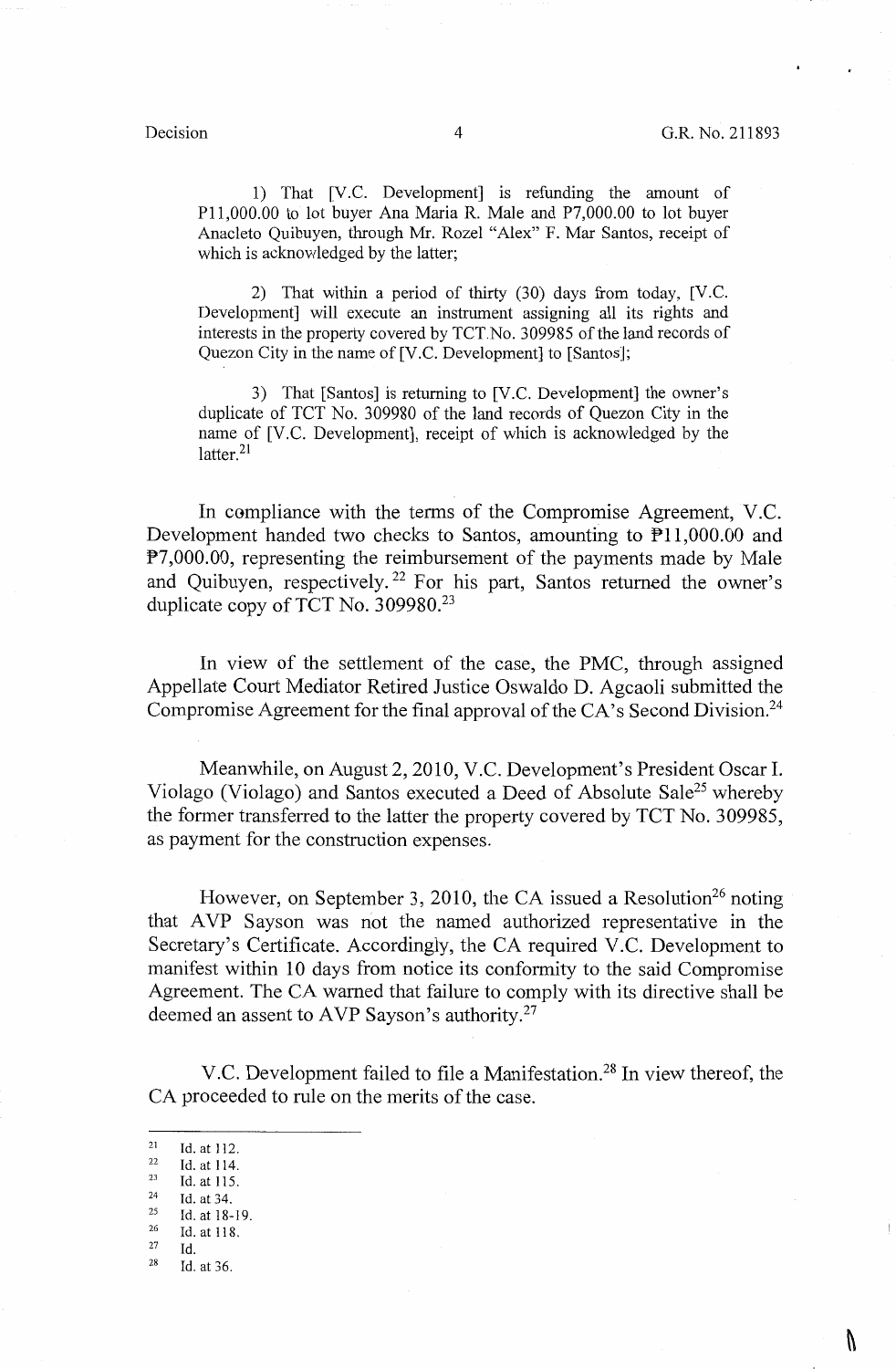$\theta$ 

### **Ruling of the CA**

On January 4, 2012, the CA rendered the assailed Decision<sup>29</sup> ordering Santos to return the owner's duplicate copies of TCT No. 309980 and TCT No. 309985.

The CA agreed with the RTC that an implied trust was created between the parties. Santos held the titles in trust for V.C. Development, and solely for the purpose of delivering them to United Savings to facilitate the release of the loan proceeds. Since the loan did not materialize, Santos must return the titles. He cannot withhold them as leverage for the recovery of the construction expenses he incurred. 30

The decretal portion of the CA ruling states:

WHEREFORE, the appeal is DENIED, and the Decision dated 04 October 2007 of the Regional Trial Court of Quezon City, Branch 80 is AFFIRMED.

SO ORDERED.<sup>31</sup>

Santos filed a Manifestation and Motion<sup>32</sup> dated January 20, 2012 stating that the parties have substantially complied with the terms of the Compromise Agreement dated July 9, 2010. Consequently, he prayed that a judgment be rendered based on said Compromise Agreement.

On February 29, 2012, the CA issued a Resolution<sup>33</sup> requiring V.C. Development to file a Comment on Santos' Motion and Manifestation. However, the Resolution was unserved with a postal notation *RTS-Moved Out. <sup>34</sup>*

Thereafter, the CA issued another Resolution<sup>35</sup> dated August 23, 2013 reiterating its earlier order for V.C. Development to comment on Santos' Manifestation and Motion.<sup>36</sup>

V.C. Development failed to file a Comment or Opposition.<sup>37</sup>

<sup>29</sup> Id. at 50-55.<br>
30 Id. at 54-55.<br>
31 Id. at 55.<br>
32 Id. at 119-121.<br>
33 Id. at 126.<br>
34 Id. at 127.

 $^{34}$  Id. at 127.

 $^{35}$  Id.<br> $^{36}$  Id. at 119-121.<br> $^{37}$  Id. at 37.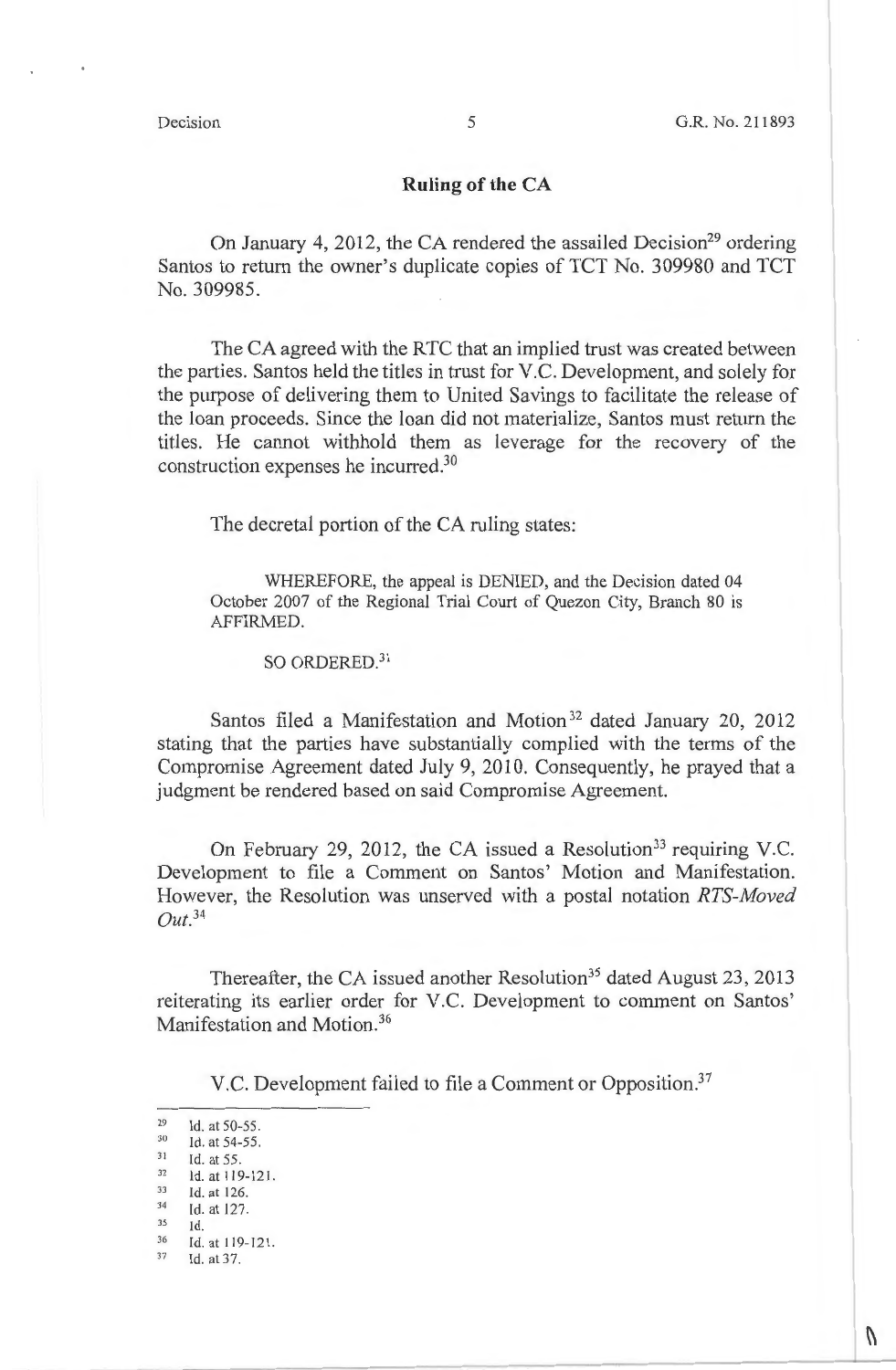On February 11, 2014, the CA issued the assailed Resolution<sup>38</sup> denying Santos' Motion and Manifestation. The CA noted that V.C. Development failed to validate the Compromise Agreement despite the various notices sent to it. Absent clear proof that V.C. Development indeed authorized AVP Sayson to sign on its behalf, the Compromise Agreement may not be approved.39

Aggrieved, Santos filed the instant Petition for Review on *Certiorari<sup>40</sup>* under Rule 45.

### **Issue**

The pivotal issue raised in the instant case is whether or not the CA erred in failing to render a judgment according to the Compromise Agreement.

In his petition, Santos maintains that the Compromise Agreement was validly executed.41 V.C. Development never contested the authority of AVP Sayson to sign on its behalf.<sup>42</sup> Moreover, the acts of V.C. Development following the signing of said Compromise indicate its acquiescence thereto. V.C. Development issued checks in favor of buyers Male and Quibuyen.<sup>43</sup> Furthermore, V.C. Development's President Violago executed a Deed of Absolute Sale dated August 2, 2010 over the property covered by TCT No. 309985. 44 However, Santos alleges that V.C. Development failed to fully transfer title over the property in his name. 45

Moreover, Santos points out that pursuant to the CA Resolution dated September 3, 2010, V.C. Development's failure to submit a Comment should have been regarded as its conformity to the Compromise Agreement.<sup>46</sup>

Finally, Santos posits that the issuance of the assailed Decision and Resolution may impede compliance with the terms of the Compromise Agreement, and disturb the vested rights acquired therefrom.<sup>47</sup>

In its Comment,<sup>48</sup> V.C. Development admits the validity of the Compromise

38 Id. at 57-59.<br>
39 Id. at 37.<br>
40 Id. at 27-45.<br>
41 Id. at 40. Id. 43 Id. 44 Id.<br>
45 Id. at 35.<br>
46 Id. at 42.<br>
47 Id.  $^{47}$  Id.<br> $^{48}$  Id. at 150-152.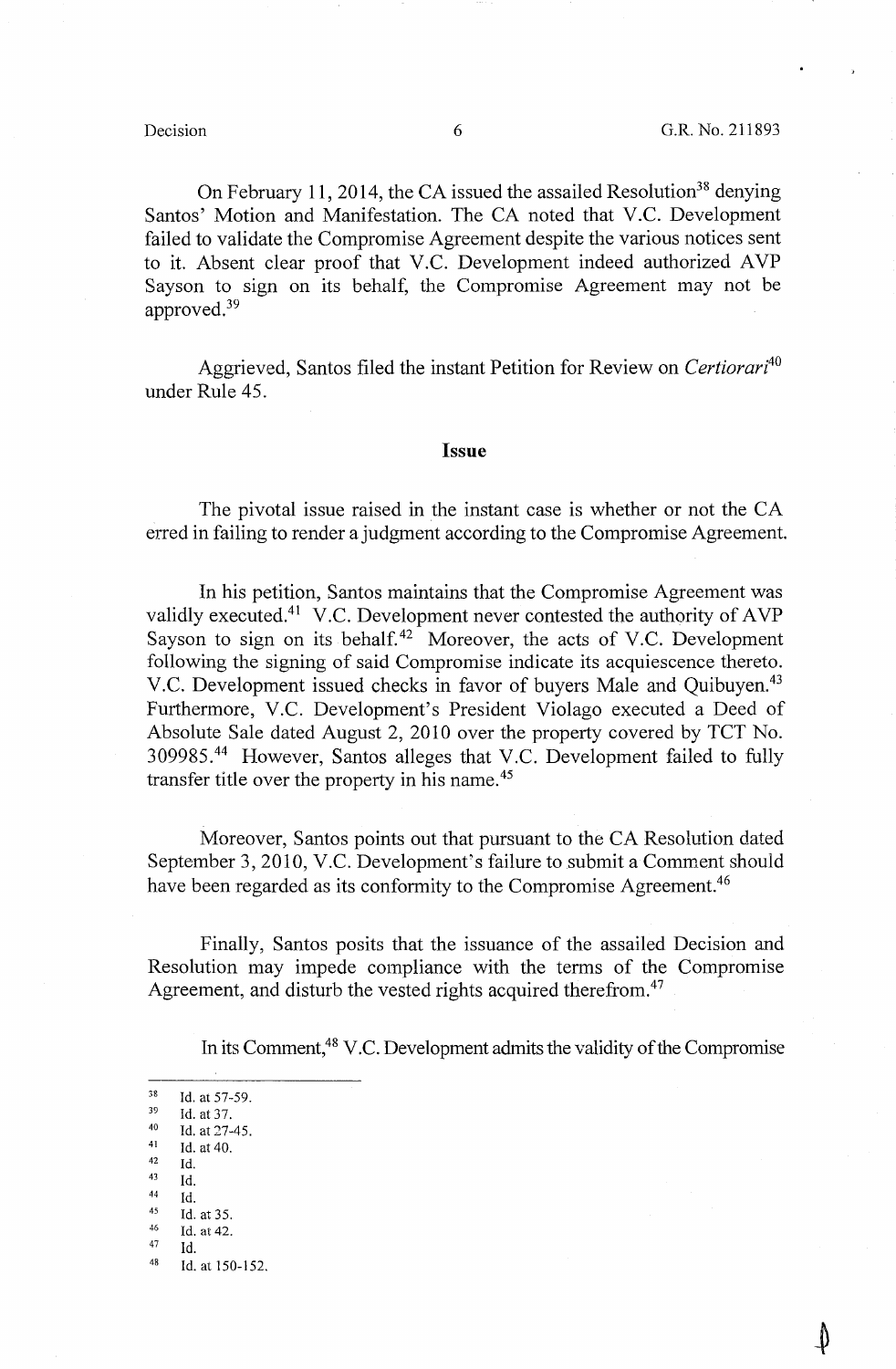Agreement and states that its officers have fully and faithfully complied with the undertakings therein.49 Likewise, it agrees that said Compromise Agreement has created obligations and vested rights. Thus, a decision on the merits may threaten to disturb the peace between the parties.<sup>50</sup>

Furthermore, V.C. Development's counsel manifests that his firm did not receive copies of the CA Resolutions. 51 At the time they were sent, the firm was undergoing "structural changes" in its name, composition and address. Moreover, the records were already archived as it was believed that the dispute had been resolved and terminated in view of the Compromise Agreement.<sup>52</sup>

### **Ruling of the Court**

### *The petition is impressed with merit.*

The settlement of disputes before the courts is always encouraged<sup>53</sup> to achieve speedy and impartial justice, and declog the court's dockets. Remarkably, Article 2029 of the Civil Code impresses upon the courts to "endeavor to persuade the litigants in a civil case to agree upon some fair compromise." $54$  On this score, parties are given autonomy and freedom to make arrangements to resolve their dispute.

Notably, a compromise is defined as "a contract whereby the parties, by making reciprocal concessions, avoid a litigation or put an end to one already commenced."55 As with all other contracts, it must bear the essential requisites enumerated under Article 1318 of the Civil Code, namely, "(i) consent of the contracting parties; (ii) object certain which is the subject matter of the contract; and (iii) cause of the obligation which is established."<sup>56</sup> In addition, its "terms and conditions must not be contrary to law, morals, good customs, public policy and public order."<sup>57</sup>

In the case at bar, Santos and V.C. Development endeavored to amicably settle their case for specific performance by entering into a Compromise Agreement. However, the case was not terminated in view of a

<sup>49</sup> Id. at  $151-152$ .<br>50 Id. at  $152$ .

 $^{51}$  Id. at 151.<br> $^{52}$  Id

<sup>52</sup> Id.<br> *Viesca v. Gilinsky*, 553 Phil. 498, 523-524 (2007).<br>
CIVIL CODE, Article 2029.<br>
55 Id. Article 2028.

<sup>55</sup> Id., Article 2028.<br>56 *Anacleto v. Van Twest*, 393 Phil. 616, 624 (2000).<br><sup>57</sup> *Uy v. Chua*, 616 Phil. 768, 779-7880 (2009).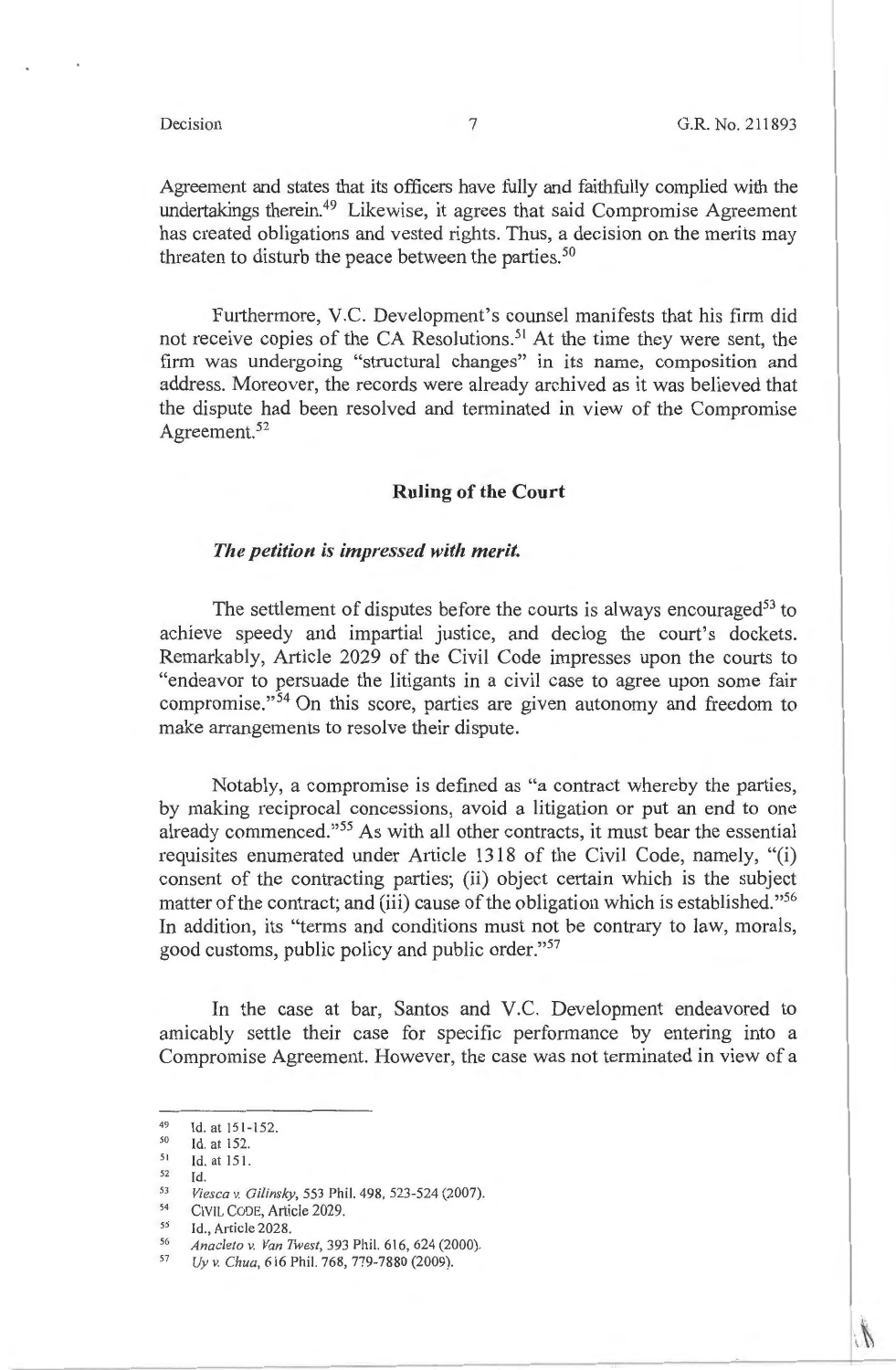"discrepancy" noticed by the CA.<sup>58</sup> Specifically, the CA noted that AVP Sayson was not listed as an authorized person in V.C. Development's Secretary's Certificate. Because of this perceived flaw, the CA disregarded the Compromise Agreement and proceeded to render a judgment on the merits.

### **The CA erred in disregarding the Compromise Agreement.**

It cannot be gainsaid that both parties acknowledged the existence and validity of the Compromise Agreement. Their acts following its execution clearly manifest their assent. At the risk of being repetitive, the Court stresses that V.C. Development complied with its commitment to refund the payments made by Male and Quibuyen, and transferred the rights and interests over TCT No. 309985 to Santos by executing a Deed of Absolute Sale dated August 2, 2010. It bears noting that no less than President Violago executed and signed said Deed. In exchange, Santos adhered to his undertaking by returning the owner's duplicate of TCT No. 309980 to V.C. Development.<sup>59</sup>

For all intents and purposes, the issues raised in the complaint for specific performance have been resolved through the execution of the Compromise Agreement and the performance of the parties' respective undertakings. It bears stressing that compliance with the terms of the Compromise Agreement occurred in as early as July 9, 2010 and August 2, 2010, more than one and a half years prior to the promulgation of the assailed CA Decision and Resolution. All throughout, not one of the parties questioned the due execution of said Compromise. It is thus regrettable that despite the parties' mutual efforts to settle their dispute, the CA prolonged the litigation and rendered a decision which was unfortunately contrary to the parties' concessions.

Furthermore, the CA erred in disregarding the Compromise Agreement on account ofV.C. Development's failure to file a Comment or Manifestation affirming AVP Sayson's authority. It is clear from its September 3, 2010 Resolution that the failure to file a Comment shall be deemed as an assent to the terms of the Compromise Agreement. This in itself warranted an approval of said Compromise. Added thereto, V.C. Development's compliance with the terms of the Compromise Agreement undoubtedly prove its ratification of AVP Sayson's authority.

Suffice to say, in *Paraiso Int'l. Properties, Inc. v. Court of Appeals, et*  al.,<sup>60</sup> the Court held that the CA committed grave abuse of discretion in disapproving the parties' Compromise Agreement on account of perceived formal defects. Similar to the instant case, therein respondent likewise failed

<sup>58</sup>*Rollo,* p. 118. 59 Id. at 112. 60 574 Phil. 597 (2008).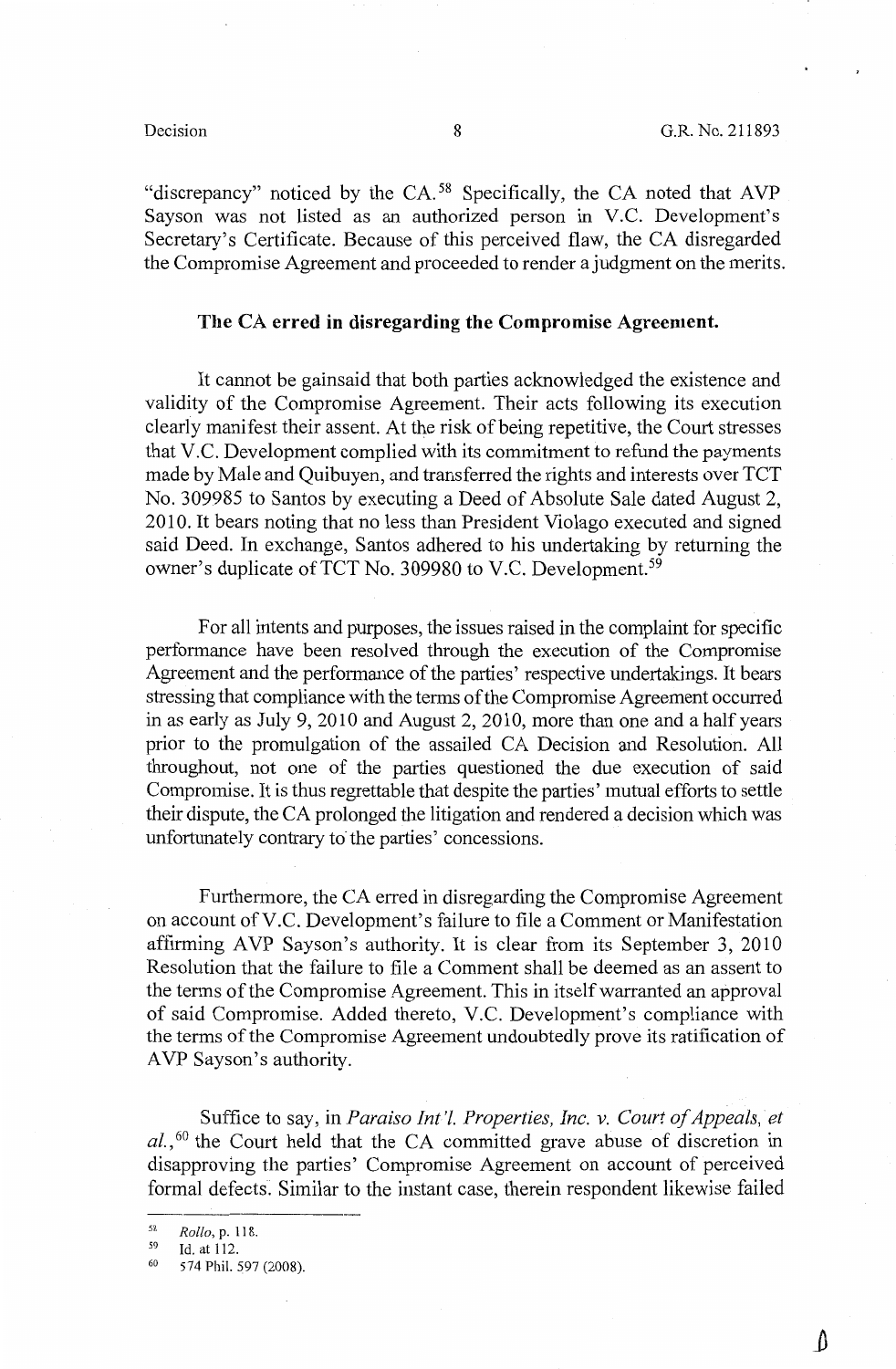$\theta$ 

to explain the discrepancies for two years. $61$  The Court annulled and set aside the CA's resolution, explaining that:

In the instant case, **the appellate court gravely abused its discretion in disapproving the compromise agreement for the simple reason that respondent did not comply with the CA's resolutions requiring it to explain the apparent formal defects in the agreement. The Court notes that the appellate court unnecessarily focused its attention on the defects in the form of the compromise agreement when these flaws in formality do not go into the validity of the parties' contract, and, more importantly, when none of the parties assails its due execution.** 

To elucidate, the absence of a specific date does not adversely affect the agreement considering that the date of execution is not an essential element of a contract. A compromise agreement is essentially a contract perfected by mere consent, the latter being manifested by the meeting of the offer and the acceptance upon the thing and the cause which are to constitute the contract. x  $x x^{62}$  (Emphasis supplied)

In view of all the foregoing, the Court finds that the July 9, 2010 Compromise Agreement was validly executed. As held in *Malvar v. Kraft Foods Phils. , Inc., et al.,63* if the Compromise Agreement is valid, it shall be subject to judicial approval:

If the compromise agreement is found to be in order and not contrary to law, morals, good customs and public policy, its judicial approval is in order. A compromise agreement, once approved by final order of the court, has the force of *res judicata* between the parties and will not be disturbed except for vices of consent or forgery.<sup>64</sup>

Moreover, the Court deems it wise to write *finis* to the instant case. A remand is no longer necessary considering that the Court is in a position to resolve the dispute and a remand will only prolong the case and thereby thwart justice.65 As elucidated in *Paraiso Int* 'l. *Properties: <sup>66</sup>*

x x x rather than remand the case to the appellate court which will only further delay the lengthy litigation that the parties wish to end, we choose to act directly on the matter. Thus, on the basis of our finding that the compromise agreement is not contrary to law, public order, public policy,

<sup>6</sup> 1 Id. at 605 .

<sup>62</sup>  Id. at 606-607.

<sup>63</sup>  717 Phil. 427 (2013), citing *Republic v. Court of Appeals*, 418 Phil. 341 (2001), and Article 2037, and Article 2038. Civil Code; see *Sps. San Antonia v. Court of Appeals,* 423 Phii. 8(2001 ).

<sup>64</sup>  Id. at 449, citing *Republic v Court of Appeals,* id., and Article 2037 and Article 2038, Civil Code; see *Sps. San Antonio v. Court o\_/Appeals,* id. at 16--17.

<sup>65</sup>  66 *Santos v. San/us,* G.R. No. 214593, July 17, 2019, citing *Canlas v. Republic,* 746 Phil. 358, 381 (2014). Supra note 60.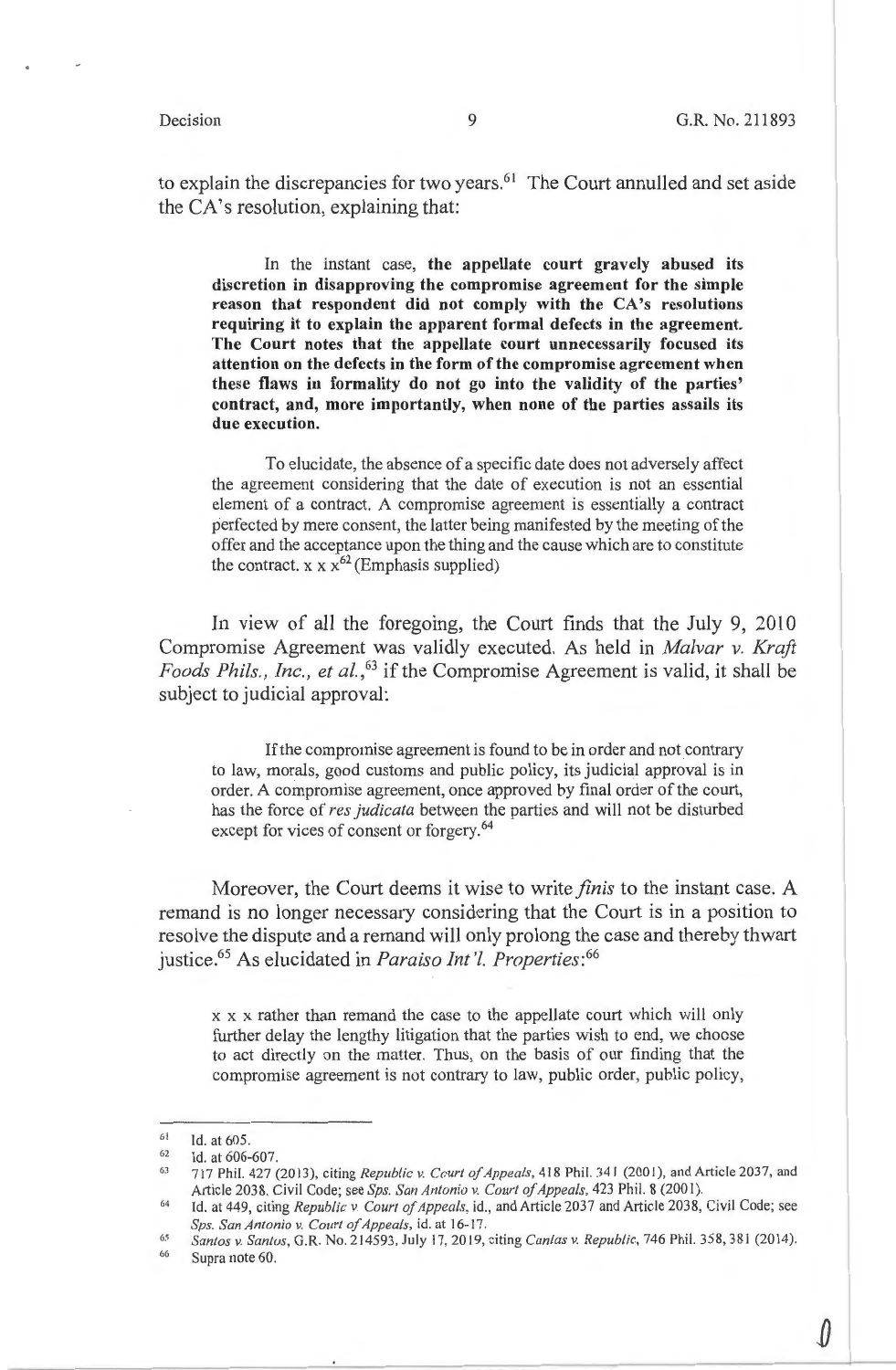...

morals or good customs, the Court hereby approves the same.<sup>67</sup>

The Court reminds the parties that they are enjoined to faithfully comply with the terms and conditions of their Compromise Agreement.<sup>68</sup> Santos alleged that despite the execution of the Deed of Absolute Sale, V.C. Development failed to effect a full transfer of ownership over the property. Notably, if one of the parties fails or refuses to abide by the compromise, the other party may either enforce the compromise by a writ of execution, or regard it as rescinded and insist upon his original demand. Non-fulfillment of the terms of the compromise justifies execution.<sup> $69$ </sup> The prerogative of which course to pursue rests on Santos.

In fine, courts shall not thwart the parties' efforts at reaching a compromise. It is certainly not the office of the court to meddle with concessions that parties have freely agreed to, absent any showing that they are contrary to law, morals, good customs, public order or public policy.

**WHEREFORE,** the petition is **GRANTED.** The January 4, 2012 Decision and the February 11, 2014 Resolution of the Court of Appeals in CA-G.R. CV No. 90266 are **REVERSED and SET ASIDE.** The Compromise Agreement dated July 9, 2010 is hereby **APPROVED** and judgment is rendered in conformity with and embodying the terms and conditions mentioned in said Compromise Agreement.

### **SO ORDERED.**

SAMUEL H. GAERLAN Associate Justice

WECONCUR:

MARVIC M.V.F. LEONEN

Associate Justice Chairperson

 $^{67}$  Id. at 608.

69 Id.

<sup>68</sup>*Barreras and Judge Garcia,* 251 Phil. 383,387 (1989).